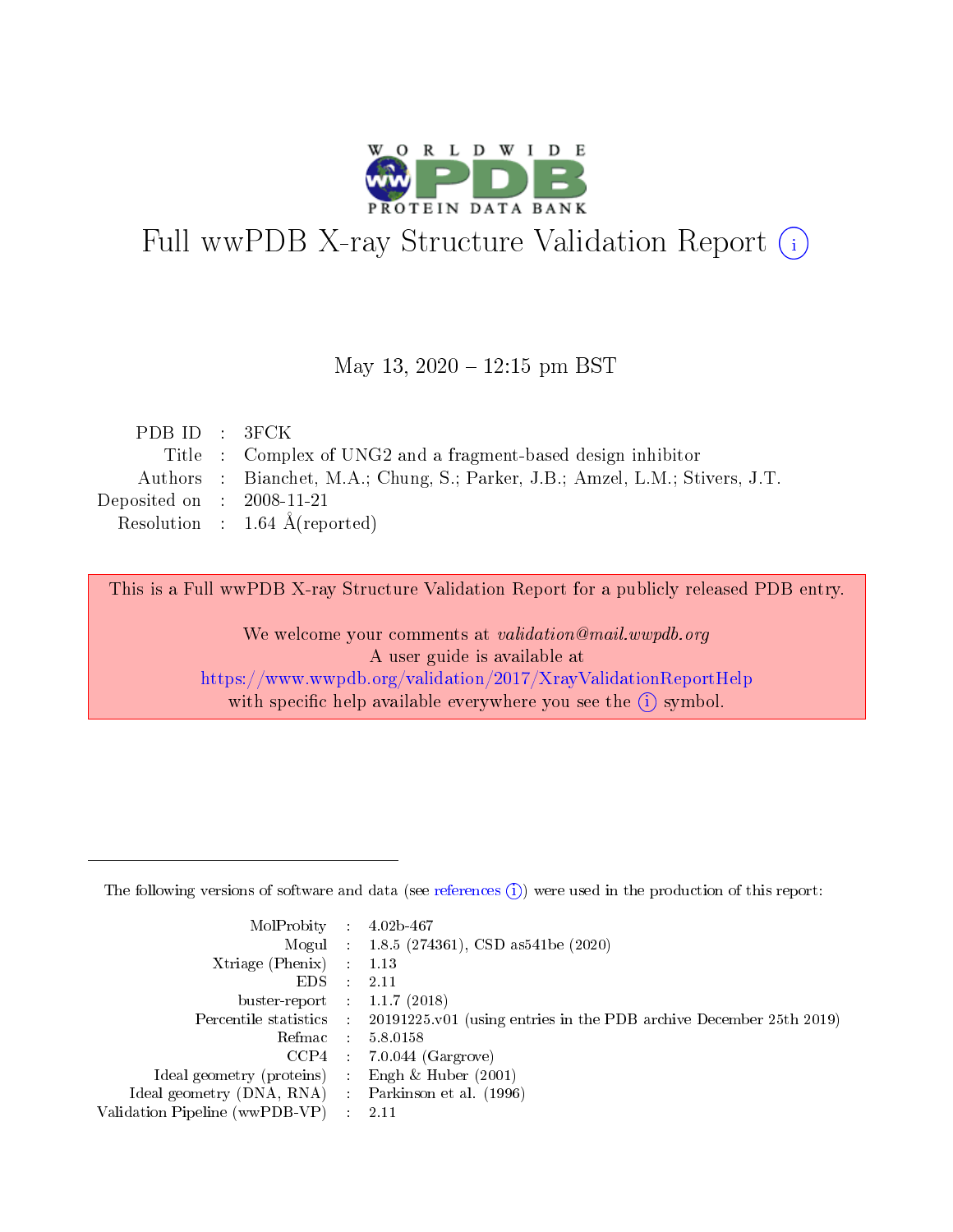# 1 [O](https://www.wwpdb.org/validation/2017/XrayValidationReportHelp#overall_quality)verall quality at a glance  $(i)$

The following experimental techniques were used to determine the structure: X-RAY DIFFRACTION

The reported resolution of this entry is 1.64 Å.

Percentile scores (ranging between 0-100) for global validation metrics of the entry are shown in the following graphic. The table shows the number of entries on which the scores are based.



| Metric                | Whole archive<br>$(\#\mathrm{Entries})$ | Similar resolution<br>$(\#\text{Entries}, \text{resolution range}(\textup{\AA}))$ |
|-----------------------|-----------------------------------------|-----------------------------------------------------------------------------------|
| $R_{free}$            | 130704                                  | $3122(1.66-1.62)$                                                                 |
| Clashscore            | 141614                                  | $3268(1.66-1.62)$                                                                 |
| Ramachandran outliers | 138981                                  | $3215(1.66-1.62)$                                                                 |
| Sidechain outliers    | 138945                                  | $3215(1.66-1.62)$                                                                 |
| RSRZ outliers         | 127900                                  | $3079(1.66-1.62)$                                                                 |

The table below summarises the geometric issues observed across the polymeric chains and their fit to the electron density. The red, orange, yellow and green segments on the lower bar indicate the fraction of residues that contain outliers for  $>=3, 2, 1$  and 0 types of geometric quality criteria respectively. A grey segment represents the fraction of residues that are not modelled. The numeric value for each fraction is indicated below the corresponding segment, with a dot representing fractions <=5% The upper red bar (where present) indicates the fraction of residues that have poor fit to the electron density. The numeric value is given above the bar.

|   | ~<br>hain | Length        | Quality of chain |    |
|---|-----------|---------------|------------------|----|
|   |           |               | 4%               |    |
| - |           | ററാ<br>ں کے ک | 92%              | 7% |

The following table lists non-polymeric compounds, carbohydrate monomers and non-standard residues in protein, DNA, RNA chains that are outliers for geometric or electron-density-fit criteria:

|  |  |  | Mol   Type   Chain   Res   Chirality   Geometry   Clashes   Electron density |
|--|--|--|------------------------------------------------------------------------------|
|  |  |  |                                                                              |

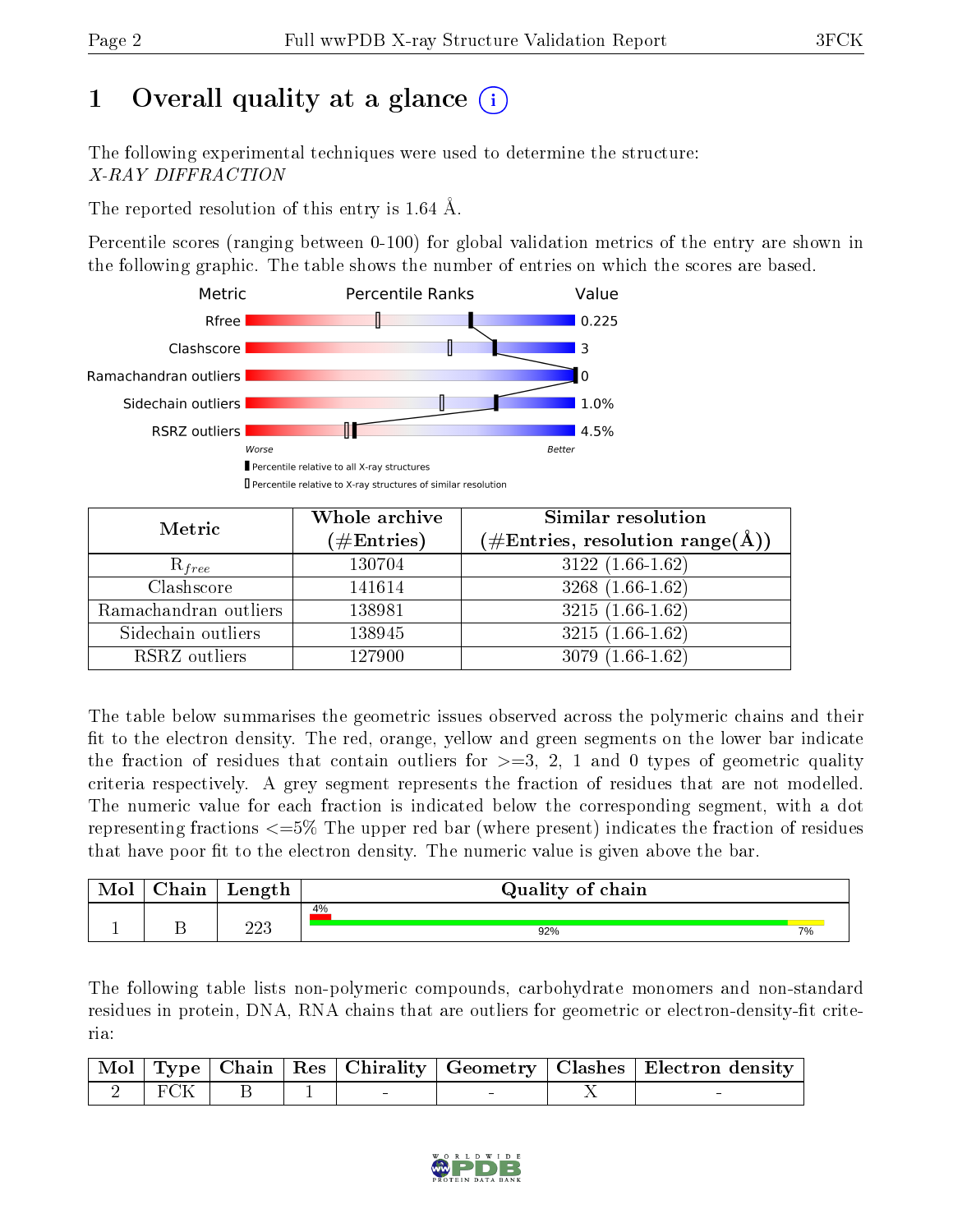# 2 Entry composition (i)

There are 3 unique types of molecules in this entry. The entry contains 2035 atoms, of which 0 are hydrogens and 0 are deuteriums.

In the tables below, the ZeroOcc column contains the number of atoms modelled with zero occupancy, the AltConf column contains the number of residues with at least one atom in alternate conformation and the Trace column contains the number of residues modelled with at most 2 atoms.

• Molecule 1 is a protein called Uracil-DNA glycosylase.

| Mol | Chain | Residues | Atoms |     |       |  | $ZeroOcc \   \ AltConf \  $ | $^{\shortmid}$ Trace |  |
|-----|-------|----------|-------|-----|-------|--|-----------------------------|----------------------|--|
|     |       | 222      | Total |     |       |  |                             |                      |  |
|     |       |          | .800  | 163 | - 317 |  |                             |                      |  |

There are 3 discrepancies between the modelled and reference sequences:

| Chain |    | Residue   Modelled   Actual | Comment                     | Reference        |
|-------|----|-----------------------------|-----------------------------|------------------|
|       |    | M ETI                       | EXPRESSION TAG              | UNP P13051       |
|       | 83 | GLU                         | EXPRESSION TAG   UNP P13051 |                  |
|       |    | PHE                         | EXPRESSION TAG              | $\pm$ UNP P13051 |

• Molecule 2 is  $3-(\frac{1}{3-(\frac{1}{1E})-(2,6-\text{dioxo-1},2,3,6-\text{tetra}hydropyrimidin-4-yl)methylidenelamino}$  $\{\text{oxy}\}$ propyl $\{\text{amino}\}$ methyl)benzoic acid (three-letter code: FCK) (formula:  $C_{16}H_{18}N_4O_5$ ).



| Mol | $\mid$ Chain $\mid$ Residues | Atoms     |     |  | ZeroOcc   AltConf |  |
|-----|------------------------------|-----------|-----|--|-------------------|--|
|     |                              | Total C N |     |  |                   |  |
|     |                              |           | -16 |  |                   |  |

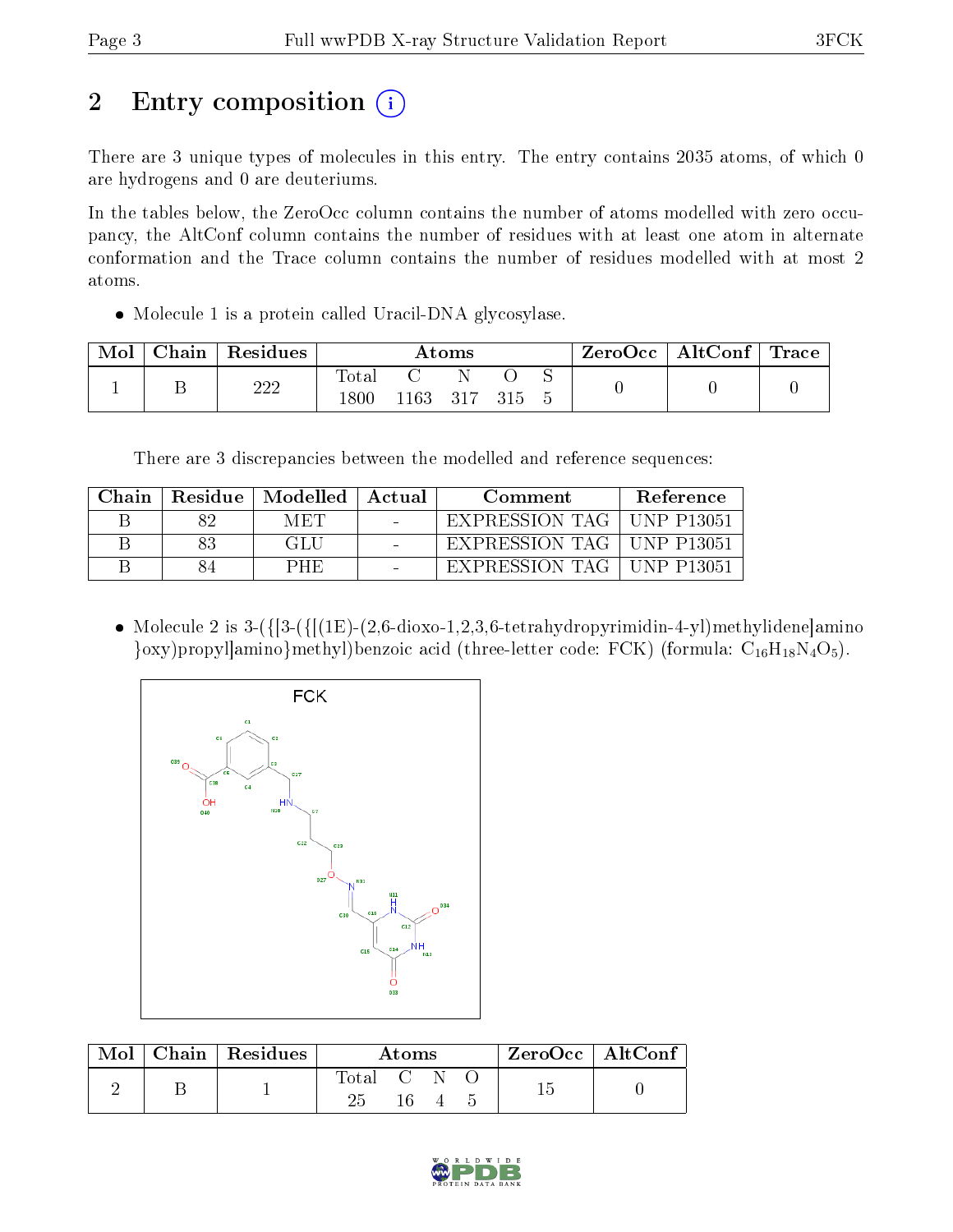$\bullet\,$  Molecule 3 is water.

|  | $\text{Mol}$   Chain   Residues | Atoms | $ZeroOcc \mid AltConf \mid$ |
|--|---------------------------------|-------|-----------------------------|
|  | 21 A                            | Total |                             |

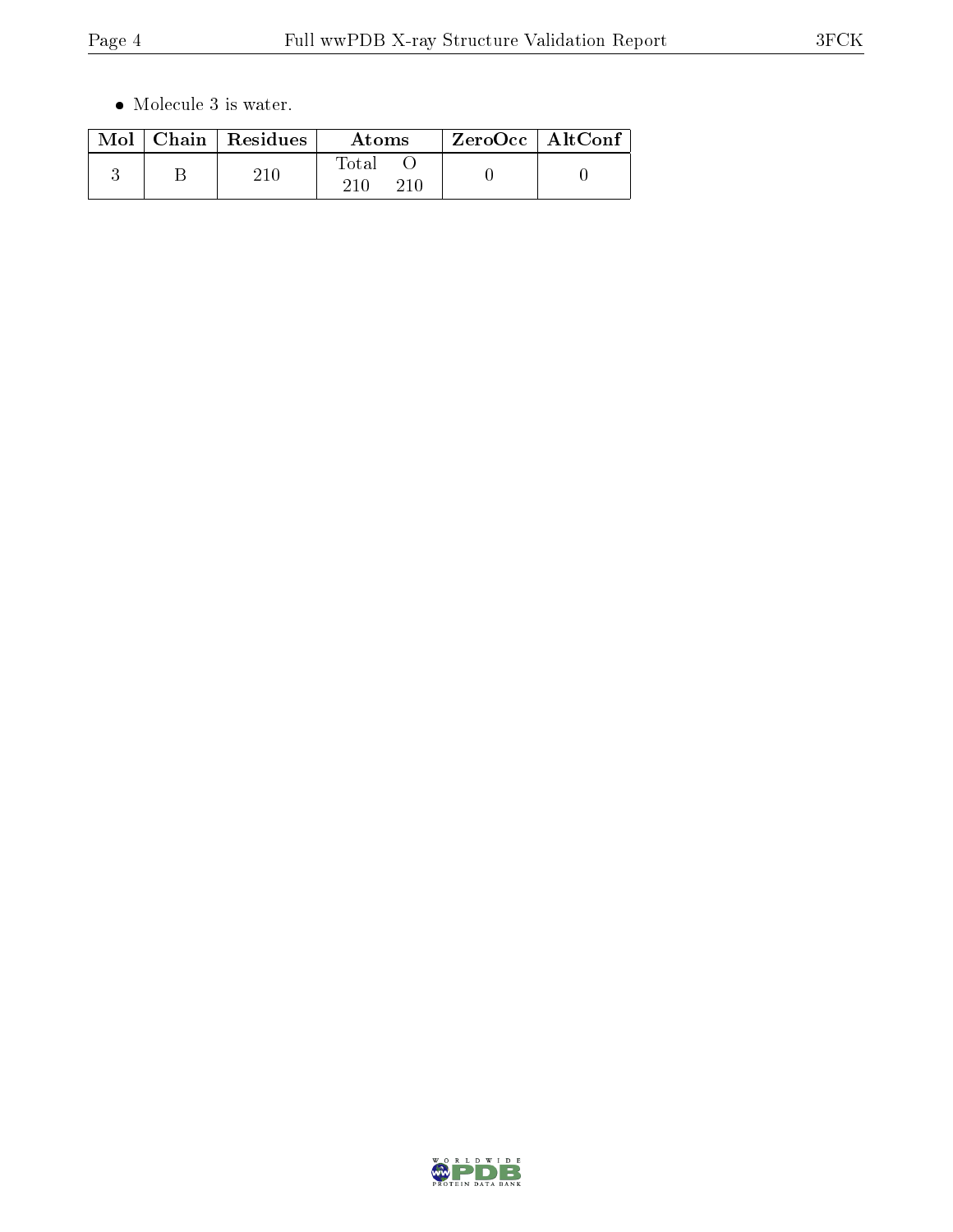## 3 Residue-property plots  $(i)$

These plots are drawn for all protein, RNA and DNA chains in the entry. The first graphic for a chain summarises the proportions of the various outlier classes displayed in the second graphic. The second graphic shows the sequence view annotated by issues in geometry and electron density. Residues are color-coded according to the number of geometric quality criteria for which they contain at least one outlier: green  $= 0$ , yellow  $= 1$ , orange  $= 2$  and red  $= 3$  or more. A red dot above a residue indicates a poor fit to the electron density (RSRZ  $> 2$ ). Stretches of 2 or more consecutive residues without any outlier are shown as a green connector. Residues present in the sample, but not in the model, are shown in grey.

• Molecule 1: Uracil-DNA glycosylase



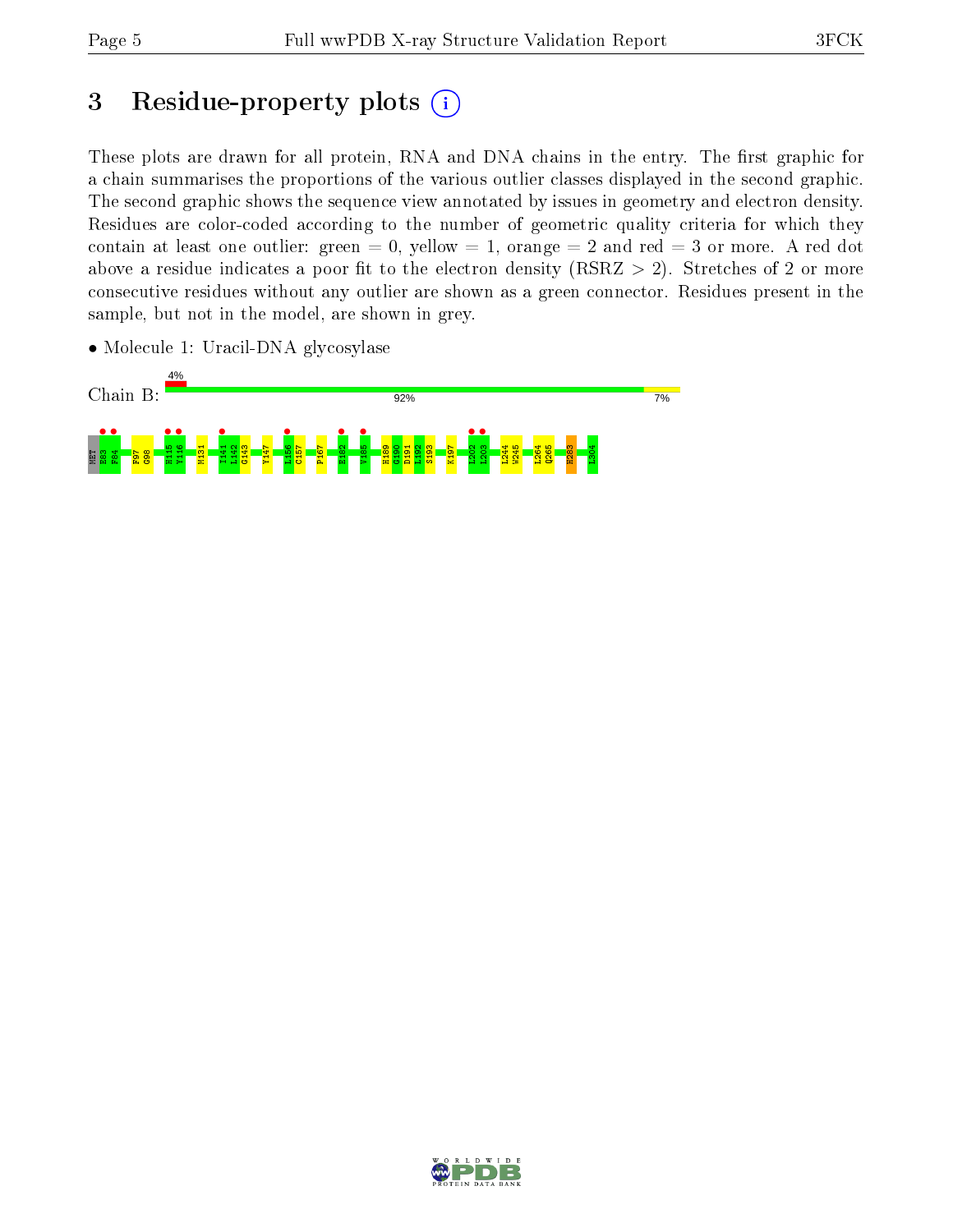# 4 Data and refinement statistics  $(i)$

| Property                                                             | Value                                                       | Source     |
|----------------------------------------------------------------------|-------------------------------------------------------------|------------|
| Space group                                                          | P 21 21 21                                                  | Depositor  |
| Cell constants                                                       | $69.15\text{\AA}$<br>$43.18\text{\AA}$<br>$70.04\text{\AA}$ |            |
| a, b, c, $\alpha$ , $\beta$ , $\gamma$                               | $90.00^\circ$<br>$90.00^\circ$<br>$90.00^\circ$             | Depositor  |
| Resolution $(A)$                                                     | $-1.64$<br>27.20                                            | Depositor  |
|                                                                      | 27.20<br>$-1.64$                                            | <b>EDS</b> |
| % Data completeness                                                  | 85.7 (27.20-1.64)                                           | Depositor  |
| (in resolution range)                                                | 85.7 (27.20-1.64)                                           | <b>EDS</b> |
| $R_{merge}$                                                          | 0.04                                                        | Depositor  |
| $\mathrm{R}_{sym}$                                                   | (Not available)                                             | Depositor  |
| $\sqrt{I/\sigma}(I) > 1$                                             | $1.12$ (at 1.63Å)                                           | Xtriage    |
| Refinement program                                                   | <b>REFMAC</b>                                               | Depositor  |
| $R, R_{free}$                                                        | $\overline{0.195}$ ,<br>0.229                               | Depositor  |
|                                                                      | 0.194<br>0.225                                              | DCC        |
| $R_{free}$ test set                                                  | 1124 reflections $(4.93\%)$                                 | wwPDB-VP   |
| Wilson B-factor $(A^2)$                                              | 27.1                                                        | Xtriage    |
| Anisotropy                                                           | 0.139                                                       | Xtriage    |
| Bulk solvent $k_{sol}(e/\mathring{A}^3)$ , $B_{sol}(\mathring{A}^2)$ | $0.35$ , $38.9$                                             | <b>EDS</b> |
| L-test for twinning <sup>2</sup>                                     | $< L >$ = 0.48, $< L2$ = 0.31                               | Xtriage    |
| Estimated twinning fraction                                          | $0.025$ for $-h, l, k$                                      | Xtriage    |
| $F_o, F_c$ correlation                                               | 0.96                                                        | <b>EDS</b> |
| Total number of atoms                                                | 2035                                                        | wwPDB-VP   |
| Average B, all atoms $(A^2)$                                         | 25.0                                                        | wwPDB-VP   |

Xtriage's analysis on translational NCS is as follows: The largest off-origin peak in the Patterson function is  $7.97\%$  of the height of the origin peak. No significant pseudotranslation is detected.

<sup>&</sup>lt;sup>2</sup>Theoretical values of  $\langle |L| \rangle$ ,  $\langle L^2 \rangle$  for acentric reflections are 0.5, 0.333 respectively for untwinned datasets, and 0.375, 0.2 for perfectly twinned datasets.



<span id="page-5-1"></span><span id="page-5-0"></span><sup>1</sup> Intensities estimated from amplitudes.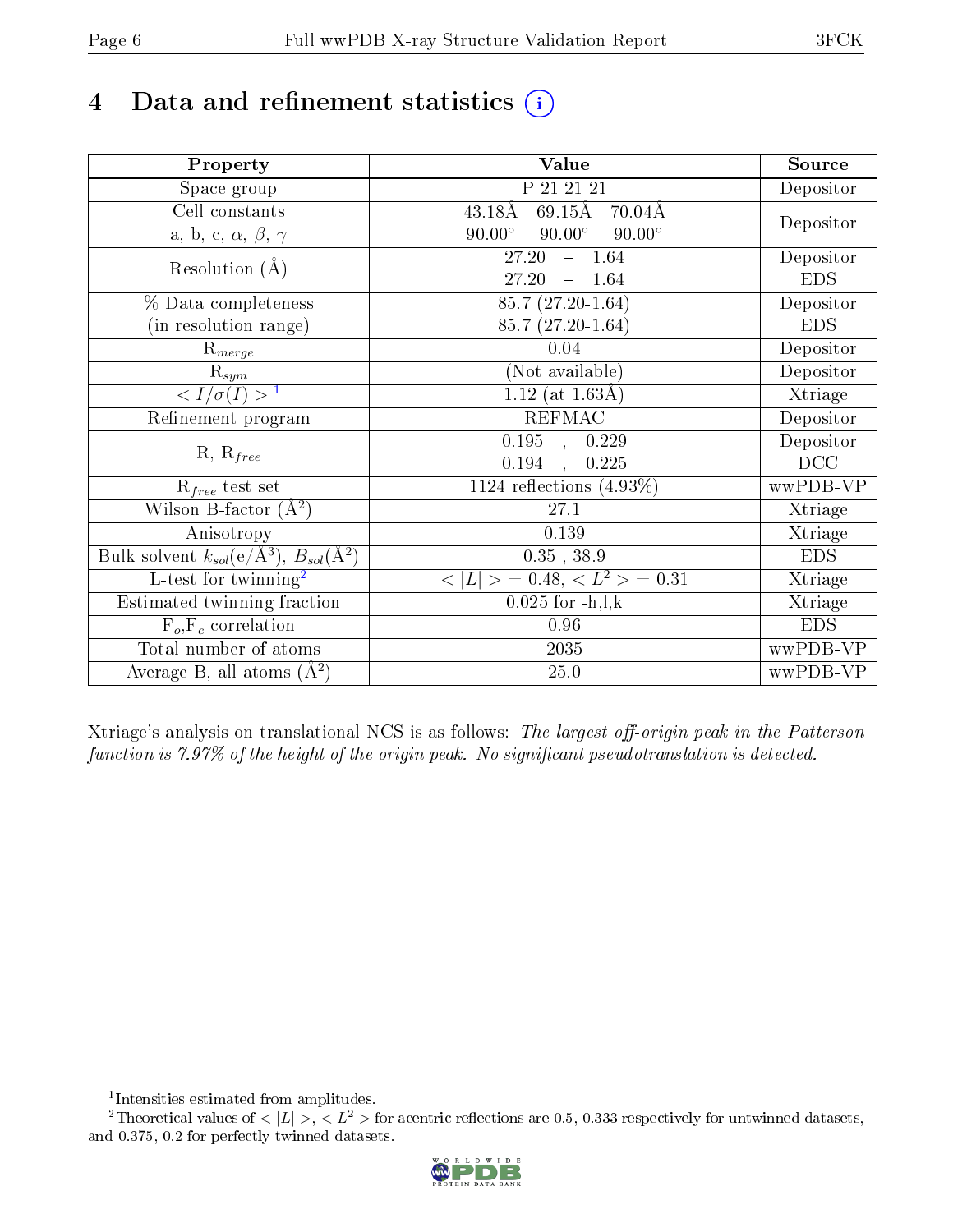## 5 Model quality  $(i)$

## 5.1 Standard geometry  $\overline{()}$

Bond lengths and bond angles in the following residue types are not validated in this section: FCK

The Z score for a bond length (or angle) is the number of standard deviations the observed value is removed from the expected value. A bond length (or angle) with  $|Z| > 5$  is considered an outlier worth inspection. RMSZ is the root-mean-square of all Z scores of the bond lengths (or angles).

| $Mol$   Chain |      | Bond lengths                    | Bond angles |        |  |
|---------------|------|---------------------------------|-------------|--------|--|
|               |      | RMSZ $ #Z  > 5$ RMSZ $ #Z  > 5$ |             |        |  |
|               | 0.40 | 0/1861                          | 0.48        | 0/2523 |  |

There are no bond length outliers.

There are no bond angle outliers.

There are no chirality outliers.

There are no planarity outliers.

## 5.2 Too-close contacts  $(i)$

In the following table, the Non-H and H(model) columns list the number of non-hydrogen atoms and hydrogen atoms in the chain respectively. The H(added) column lists the number of hydrogen atoms added and optimized by MolProbity. The Clashes column lists the number of clashes within the asymmetric unit, whereas Symm-Clashes lists symmetry related clashes.

| Mol |      |     | $\mid$ Chain $\mid$ Non-H $\mid$ H(model) $\mid$ H(added) $\mid$ Clashes $\mid$ Symm-Clashes $\mid$ |
|-----|------|-----|-----------------------------------------------------------------------------------------------------|
|     | 1800 | 753 |                                                                                                     |
|     |      |     |                                                                                                     |
|     | 210  |     |                                                                                                     |
|     | 2035 | 767 |                                                                                                     |

The all-atom clashscore is defined as the number of clashes found per 1000 atoms (including hydrogen atoms). The all-atom clashscore for this structure is 3.

All (11) close contacts within the same asymmetric unit are listed below, sorted by their clash magnitude.

| Atom-2                                    |               | <b>Interatomic</b> | Clash       |  |
|-------------------------------------------|---------------|--------------------|-------------|--|
| Atom-1                                    |               | distance (A)       | overlap (A) |  |
| $1 \cdot R \cdot 157 \cdot CVS \cdot HR9$ | 3:B:434:HOH:O | l .58              |             |  |

Continued on next page...

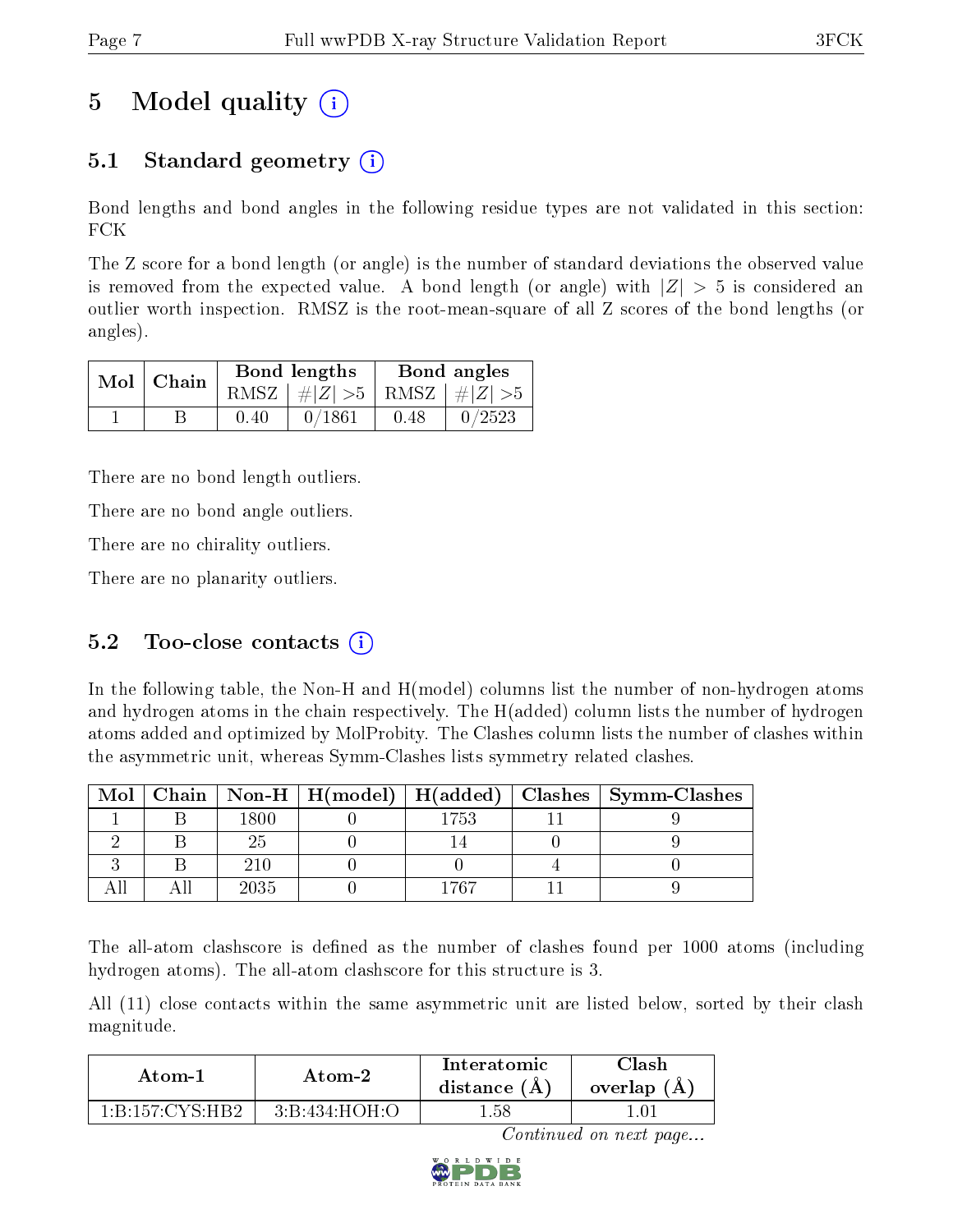|--|

| Atom-1            | Atom-2              | Interatomic<br>distance $(A)$ | Clash<br>overlap $(A)$ |  |
|-------------------|---------------------|-------------------------------|------------------------|--|
| 1:B:189:HIS:HD2   | 1:B:191:ASP:H       | 1.29                          | 0.81                   |  |
| 1:B:131:MET:HE3   | 1: B: 197: LYS: HG3 | 1.65                          | 0.79                   |  |
| 1:B:245:TRP:HE1   | 1:B:283:HIS:HD2     | 1.39                          | 0.70                   |  |
| 1:B:245:TRP:HE1   | 1:B:283:HIS:CD2     | 2.18                          | 0.61                   |  |
| 1:B:131:MET:HE1   | 1:B:193:SER:HB3     | 1.85                          | 0.58                   |  |
| 1: B:147: TYR: CZ | 1:B:167:PRO:HG2     | 2.48                          | 0.48                   |  |
| 1:B:283:HIS:HE1   | 3:Bi:49:HOH:O       | 1.97                          | 0.48                   |  |
| 1:B:143:GLY:HA3   | 3:B:434:HOH:O       | 2.16                          | 0.46                   |  |
| 1:B:189:HIS:HE1   | 3: B:52: HOH:O      | 2.02                          | 0.42                   |  |
| 1:B:244:LEU:HB2   | 1:B:265:GLN:HG2     | 2.02                          | 0.41                   |  |

Continued from previous page...

All (9) symmetry-related close contacts are listed below. The label for Atom-2 includes the symmetry operator and encoded unit-cell translations to be applied.

| Atom-1          | Atom-2                       | Interatomic<br>distance $(A)$ | Clash<br>overlap $(A)$ |
|-----------------|------------------------------|-------------------------------|------------------------|
| 1:B:98:GLY:CA   | $2:B:1:FCK:O40[2 \quad 454]$ | 0.76                          | 1.44                   |
| 1: B:97: PHE:O  | $2:Bi:IFCK:C6[2_454]$        | 1.26                          | 0.94                   |
| 1: B:98: GLY:N  | 2:B:1:FCK:O40[2 454]         | 1.55                          | 0.65                   |
| 1: B:97: PHE: C | 2:Bi:1:FCK:C6[2 454]         | 1.63                          | 0.57                   |
| 1:B:98:GLY:CA   | 2:B:1:FCK:C38[2 454]         | 1.80                          | 0.40                   |
| 1: B:98: GLY: C | $2:B:1:FCK:O40[2 \quad 454]$ | 1.96                          | 0.24                   |
| 1: B:98: GLY:N  | $2:B:1:FCK:C38[2 \ 454]$     | 1.98                          | 0.22                   |
| 1: B:97: PHE: C | $2:B:1:FCK:O40[2 \ 454]$     | 2.14                          | 0.06                   |
| 1: B:97:PHE:C   | 2:B:1:FCK:C5[2 454]          | 2.14                          | 0.06                   |

## 5.3 Torsion angles (i)

#### 5.3.1 Protein backbone (i)

In the following table, the Percentiles column shows the percent Ramachandran outliers of the chain as a percentile score with respect to all X-ray entries followed by that with respect to entries of similar resolution.

The Analysed column shows the number of residues for which the backbone conformation was analysed, and the total number of residues.

| Mol   Chain | Analysed                                |  |  | Favoured   Allowed   Outliers   Percentiles |                                                              |
|-------------|-----------------------------------------|--|--|---------------------------------------------|--------------------------------------------------------------|
|             | $220/223$ (99\%)   215 (98\%)   5 (2\%) |  |  |                                             | $\begin{array}{ c c c c c }\n\hline\n100 & 100\n\end{array}$ |

There are no Ramachandran outliers to report.

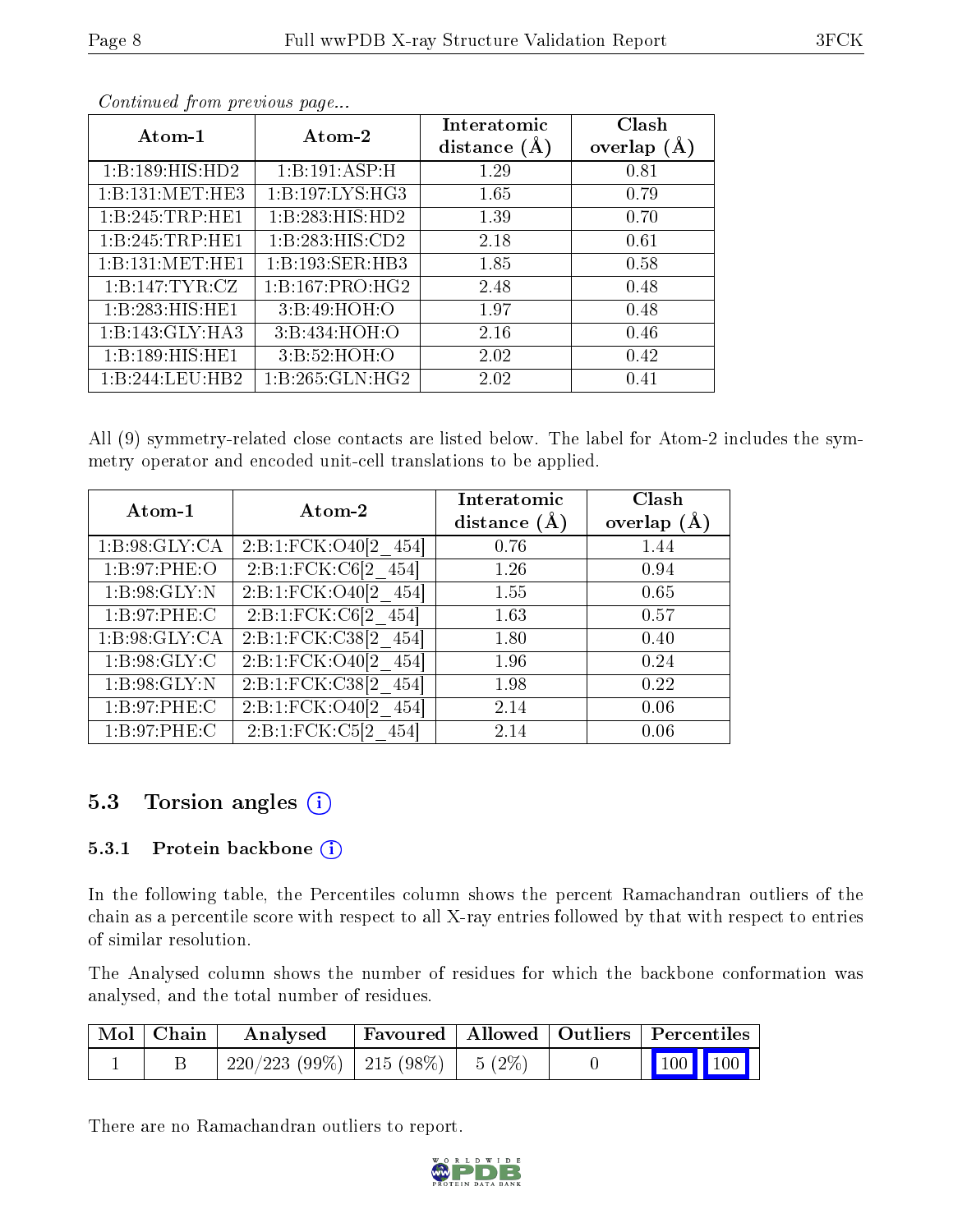#### 5.3.2 Protein sidechains  $(i)$

In the following table, the Percentiles column shows the percent sidechain outliers of the chain as a percentile score with respect to all X-ray entries followed by that with respect to entries of similar resolution.

The Analysed column shows the number of residues for which the sidechain conformation was analysed, and the total number of residues.

| $Mol$   Chain | Rotameric   Outliers   Percentiles<br>Analysed |  |          |           |  |
|---------------|------------------------------------------------|--|----------|-----------|--|
|               | $194/195(100\%)$   192 (99\%)                  |  | $2(1\%)$ | 76 <br>59 |  |

All (2) residues with a non-rotameric sidechain are listed below:

| Mol | Chain | $\operatorname{Res}% \left( \mathcal{N}\right) \equiv\operatorname{Res}(\mathcal{N}_{0},\mathcal{N}_{0})$ | 1'ype |
|-----|-------|-----------------------------------------------------------------------------------------------------------|-------|
|     |       |                                                                                                           |       |
|     |       |                                                                                                           |       |

Some sidechains can be flipped to improve hydrogen bonding and reduce clashes. All (4) such sidechains are listed below:

| Mol | Chain | Res | <b>Type</b> |
|-----|-------|-----|-------------|
|     |       | 124 | GLN         |
|     |       | 189 | <b>HIS</b>  |
|     |       | 265 | <b>GLN</b>  |
|     |       | 283 | HIS         |

#### 5.3.3 RNA (i)

There are no RNA molecules in this entry.

### 5.4 Non-standard residues in protein, DNA, RNA chains (i)

There are no non-standard protein/DNA/RNA residues in this entry.

### 5.5 Carbohydrates  $(i)$

There are no carbohydrates in this entry.

### 5.6 Ligand geometry  $(i)$

1 ligand is modelled in this entry.

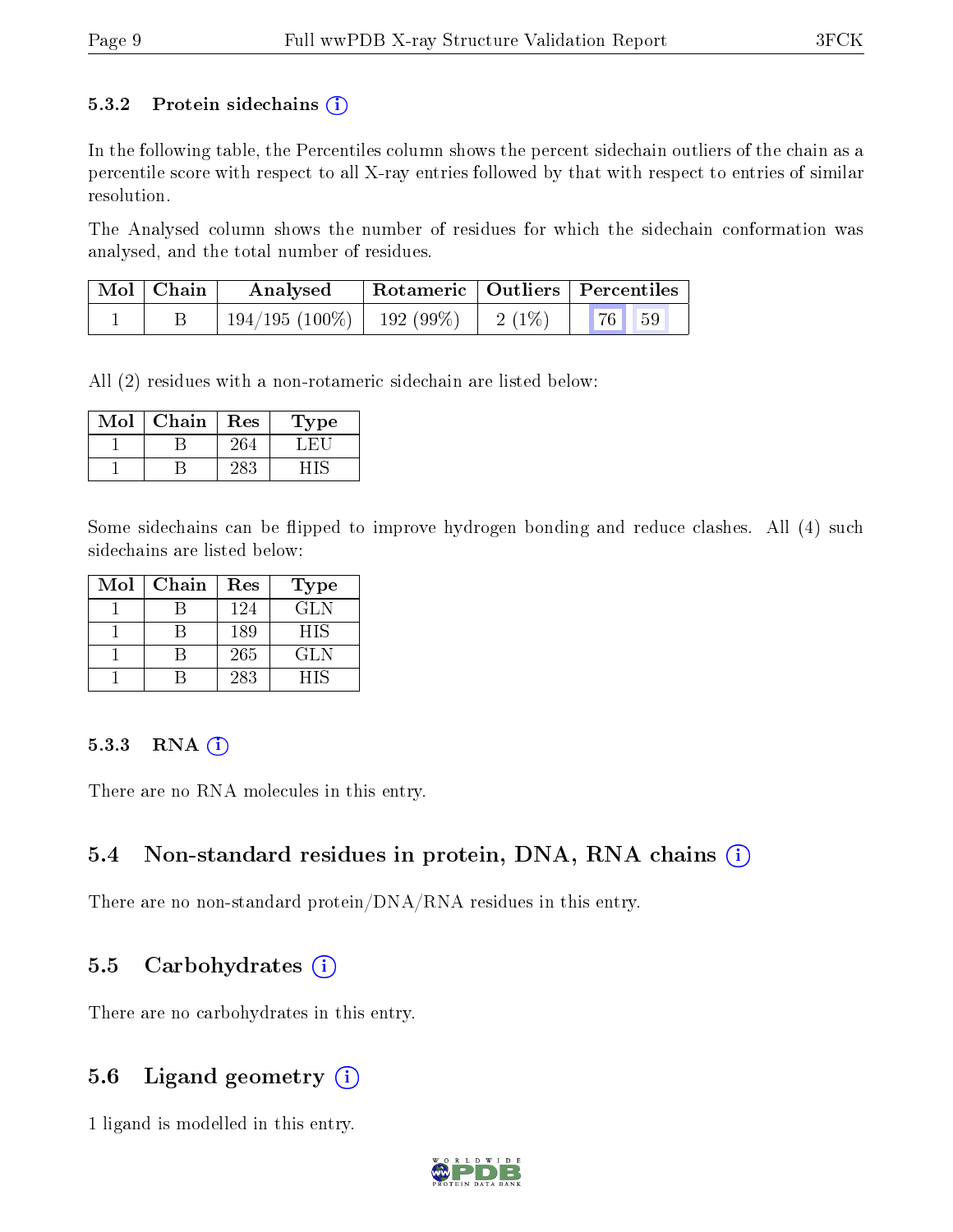In the following table, the Counts columns list the number of bonds (or angles) for which Mogul statistics could be retrieved, the number of bonds (or angles) that are observed in the model and the number of bonds (or angles) that are dened in the Chemical Component Dictionary. The Link column lists molecule types, if any, to which the group is linked. The Z score for a bond length (or angle) is the number of standard deviations the observed value is removed from the expected value. A bond length (or angle) with  $|Z| > 2$  is considered an outlier worth inspection. RMSZ is the root-mean-square of all Z scores of the bond lengths (or angles).

| Mol<br><b>Type</b> | $ $ Chain $ $ | $\operatorname{Res}$ |          | Link   |            | Bond lengths |        |          | Bond angles |          |
|--------------------|---------------|----------------------|----------|--------|------------|--------------|--------|----------|-------------|----------|
|                    |               |                      |          | Counts | RMSZ       | Z <br>$\#$   | Counts | RMSZ     | $\pm$ l     |          |
|                    |               |                      | <b>.</b> |        | 22, 26, 26 | 1.90         |        | 22,33,33 | 2.56        | $(22\%)$ |

In the following table, the Chirals column lists the number of chiral outliers, the number of chiral centers analysed, the number of these observed in the model and the number defined in the Chemical Component Dictionary. Similar counts are reported in the Torsion and Rings columns. '-' means no outliers of that kind were identified.

|     |  |        | Mol   Type   Chain   Res   Link   Chirals | <b>Torsions</b>                | Rings |
|-----|--|--------|-------------------------------------------|--------------------------------|-------|
| FCK |  | $\sim$ |                                           | $\frac{6}{11/15/15}$   0/2/2/2 |       |

All (1) bond length outliers are listed below:

|  |  |                                  | $\mid$ Mol $\mid$ Chain $\mid$ Res $\mid$ Type $\mid$ Atoms $\mid$ Z $\mid$ Observed(Å) $\mid$ Ideal(Å) $\mid$ |  |
|--|--|----------------------------------|----------------------------------------------------------------------------------------------------------------|--|
|  |  | FCK $\vert$ O27-N31 $\vert$ 8.26 |                                                                                                                |  |

| Mol | Chain | Res | Type | Atoms                                             |         | Observed $(^\circ)$ | Ideal $(^\circ)$ |
|-----|-------|-----|------|---------------------------------------------------|---------|---------------------|------------------|
|     |       |     | FCK  | C <sub>23</sub> -O <sub>27</sub> -N <sub>31</sub> | 9.24    | 118.93              | 109.21           |
|     | В     |     | FCK  | Q27-N31-C30                                       | 4.29    | 117.39              | 110.80           |
|     | В     |     | FCK  | $C15-C14-N13$                                     | $-4.00$ | 119.41              | 124.08           |
| റ   | В     |     | FCK  | $C14-C15-C16$                                     | 3.32    | 118.89              | 116.71           |
| റ   |       |     |      | $C30-C16-N11$                                     | 2.60    | 120.95              | 115.70           |

All (5) bond angle outliers are listed below:

There are no chirality outliers.

All (6) torsion outliers are listed below:

| Mol      | Chain | Res | Type | Atoms                                                              |
|----------|-------|-----|------|--------------------------------------------------------------------|
| 9        |       |     | FCK  | $C30-N31-O27-C23$                                                  |
| 9        |       |     | FCK  | $C16-C30-N31-O27$                                                  |
| -9       | в     |     | FCK  | N <sub>11</sub> -C <sub>16</sub> -C <sub>30</sub> -N <sub>31</sub> |
| $\Omega$ | R     |     | FCK  | $C15-C16-C30-N31$                                                  |
| 9        |       |     | FCK  | C22-C23-O27-N31                                                    |

Continued on next page...

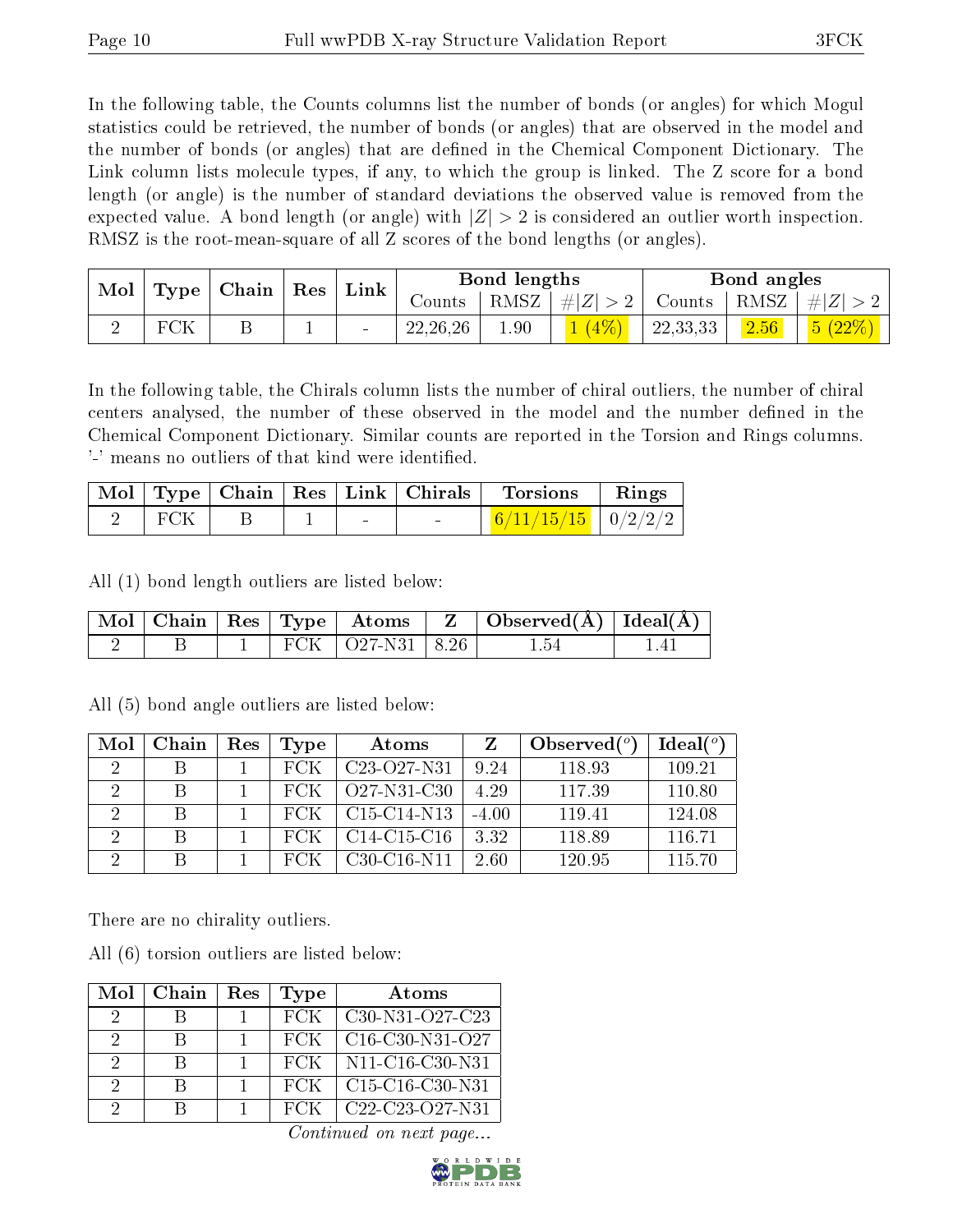Continued from previous page...

| $\text{Mol} \mid \text{Chain} \mid \text{Res} \mid \text{Type}$ |  | Atoms                  |
|-----------------------------------------------------------------|--|------------------------|
|                                                                 |  | $C22 - C7 - N18 - C17$ |

There are no ring outliers.

1 monomer is involved in 9 short contacts:

|  |         | Mol   Chain   Res   Type   Clashes   Symm-Clashes |
|--|---------|---------------------------------------------------|
|  | - FC 3K |                                                   |

The following is a two-dimensional graphical depiction of Mogul quality analysis of bond lengths, bond angles, torsion angles, and ring geometry for all instances of the Ligand of Interest. In addition, ligands with molecular weight > 250 and outliers as shown on the validation Tables will also be included. For torsion angles, if less then 5% of the Mogul distribution of torsion angles is within 10 degrees of the torsion angle in question, then that torsion angle is considered an outlier. Any bond that is central to one or more torsion angles identified as an outlier by Mogul will be highlighted in the graph. For rings, the root-mean-square deviation (RMSD) between the ring in question and similar rings identified by Mogul is calculated over all ring torsion angles. If the average RMSD is greater than 60 degrees and the minimal RMSD between the ring in question and any Mogul-identied rings is also greater than 60 degrees, then that ring is considered an outlier. The outliers are highlighted in purple. The color gray indicates Mogul did not find sufficient equivalents in the CSD to analyse the geometry.



### 5.7 [O](https://www.wwpdb.org/validation/2017/XrayValidationReportHelp#nonstandard_residues_and_ligands)ther polymers  $(i)$

There are no such residues in this entry.

## 5.8 Polymer linkage issues  $(i)$

There are no chain breaks in this entry.

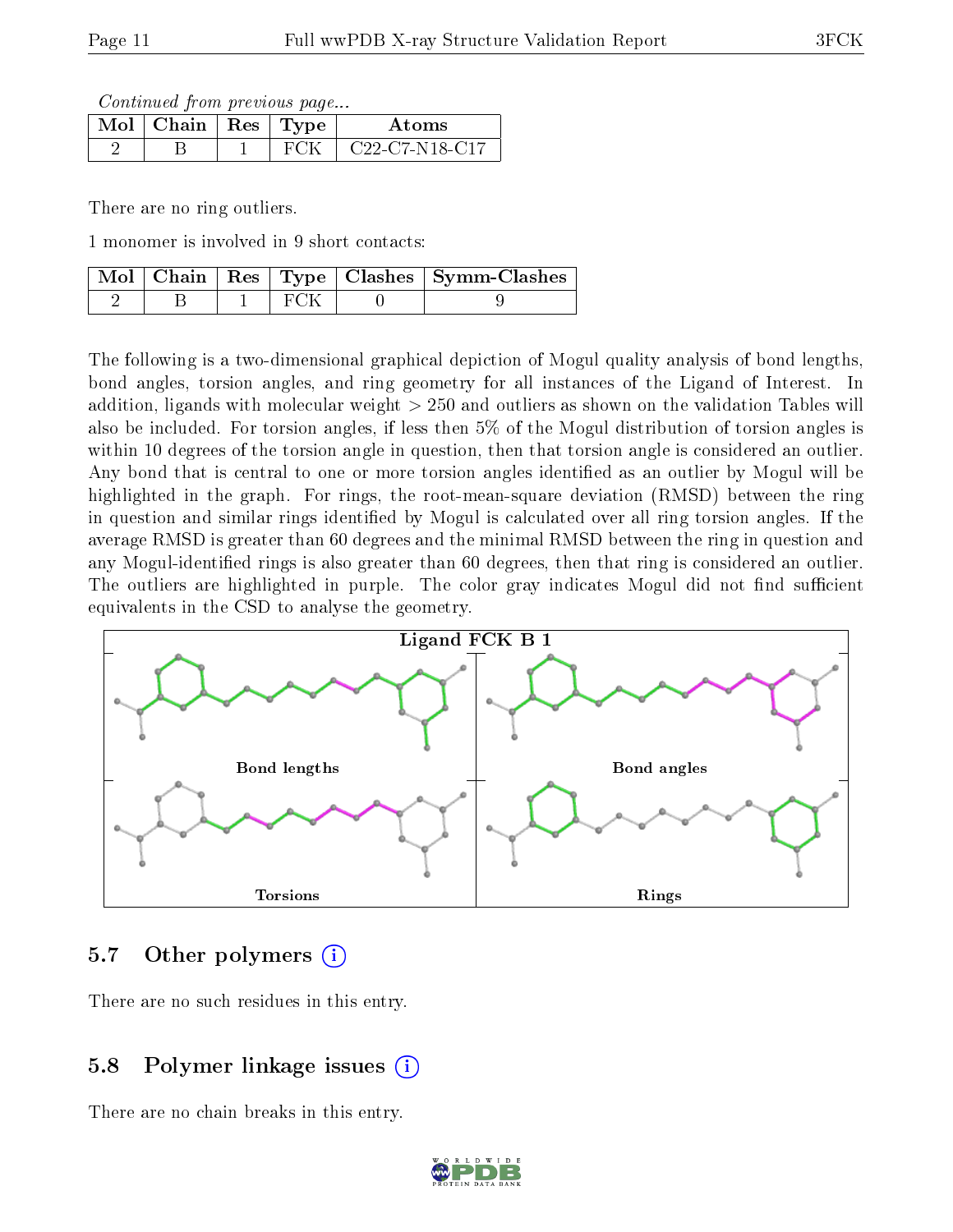## 6 Fit of model and data  $\left( \cdot \right)$

## 6.1 Protein, DNA and RNA chains (i)

In the following table, the column labelled  $#RSRZ>2'$  contains the number (and percentage) of RSRZ outliers, followed by percent RSRZ outliers for the chain as percentile scores relative to all X-ray entries and entries of similar resolution. The OWAB column contains the minimum, median,  $95<sup>th</sup>$  percentile and maximum values of the occupancy-weighted average B-factor per residue. The column labelled  $Q< 0.9$  lists the number of (and percentage) of residues with an average occupancy less than 0.9.

| $\mid$ Mol $\mid$ Chain | Analysed       | $<$ RSRZ $>$ | $\#\text{RSRZ}\text{>2}$       | $\mid$ OWAB(Å <sup>2</sup> ) $\mid$ Q<0.9 |  |
|-------------------------|----------------|--------------|--------------------------------|-------------------------------------------|--|
|                         | 222/223 (99\%) | 0.00         | $10(4\%)$ 33 30 18, 24, 32, 39 |                                           |  |

All (10) RSRZ outliers are listed below:

| Mol | Chain | $\operatorname{Res}% \left( \mathcal{N}\right) \equiv\operatorname{Res}(\mathcal{N}_{0},\mathcal{N}_{0})$ | Type | <b>RSRZ</b> |
|-----|-------|-----------------------------------------------------------------------------------------------------------|------|-------------|
| 1   | В     | 83                                                                                                        | GLU  | 4.0         |
| 1   | В     | 185                                                                                                       | VAL  | 3.7         |
| 1   | В     | 202                                                                                                       | LEU  | 3.1         |
| 1   | В     | 182                                                                                                       | GLU  | 2.3         |
| 1   | В     | 115                                                                                                       | HIS  | 2.3         |
| 1   | В     | 84                                                                                                        | PHE  | 2.2         |
| 1   | В     | 203                                                                                                       | LEU  | 2.2         |
| 1   | В     | 156                                                                                                       | LEU  | 2.1         |
| 1   | R     | 116                                                                                                       | TYR  | 2.1         |
| 1   |       | 141                                                                                                       | ILE  | $2.1\,$     |

## 6.2 Non-standard residues in protein, DNA, RNA chains (i)

There are no non-standard protein/DNA/RNA residues in this entry.

## 6.3 Carbohydrates (i)

There are no carbohydrates in this entry.

## 6.4 Ligands  $(i)$

In the following table, the Atoms column lists the number of modelled atoms in the group and the number defined in the chemical component dictionary. The B-factors column lists the minimum, median,  $95<sup>th</sup>$  percentile and maximum values of B factors of atoms in the group. The column labelled  $Q< 0.9$ ' lists the number of atoms with occupancy less than 0.9.